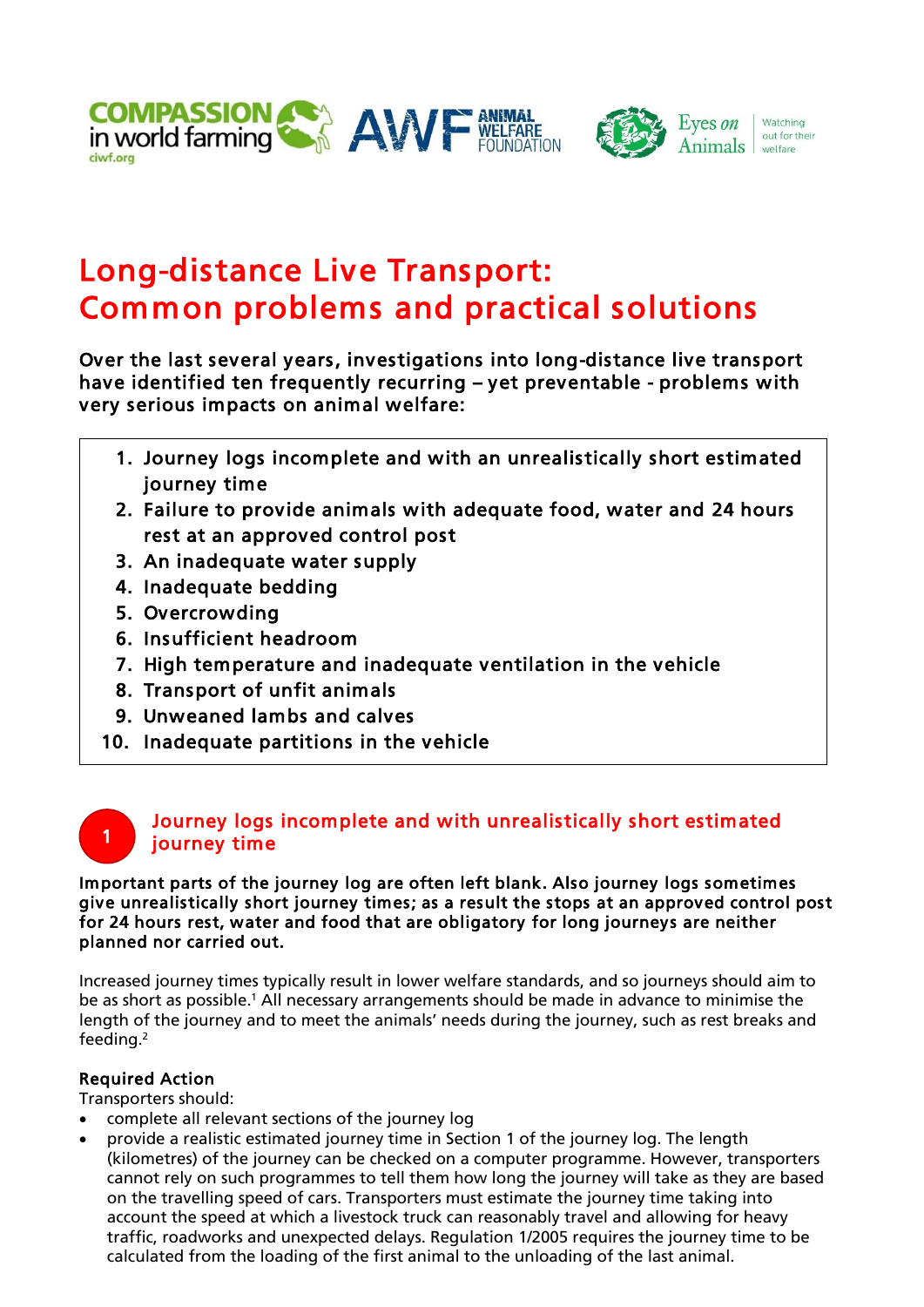## Failure to provide animals with adequate food, water and 24 hours rest at an approved control post

Regulation 1/2005 requires that after 28 hours transport of cattle and sheep, 24 hours transport of pigs and horses and 18 hours transport of unweaned animals, the animals must be unloaded for 24 hours rest, feed and water at an approved control post. Often this rest break is not given at all or it is significantly shorter than the required 24 hours. The animals suffer significantly as a direct result through hunger, thirst and exhaustion.

We have seen occasions where the control post named in the journey log was in fact closed or had insufficient capacity so that the required rest stop was unable to take place.

### Required Action

3

2

- The organiser of the journey must ensure that drivers have adequate funds to cover feed or other requirements for the animals, especially taking delays to the journey into account.
- Those responsible for the animals must also ensure that any control post stops included on the journey log are open and functioning, have capacity for the animals and that they have written confirmation of their reservation at the control post.



This bull was so hungry he was trying to eat faeces Bull desperate for food trying to eat filthy bedding.



Photo © Eyes on Animals & Animal Welfare Foundation

## Inadequate water supply

Regulation 1/2005 provides that in the case of journeys over 8 hours animals must have access to water on board the truck.<sup>3</sup> However, animals are frequently unable to access water on long journeys due to faulty drinking devices, empty water tanks, filthy water troughs or inaccessibility of drinking devices. In combination with long journeys, often in high temperatures and with overcrowding, the lack of water can cause animals to suffer from dehydration which is potentially life-threatening.

Animals are often unable to access the drinking devices. This may be because the drinking devices are on one side only of the vehicle, so many of the animals are unable to reach them particularly if the truck is overcrowded or because there are an insufficient number of watering devices. Sometimes the water tanks are empty or the drinking devices are switched off, filthy with faeces, or are defective and fail to function.

In some cases the water devices are not appropriate for the species being transported. Sometimes the nipples are too high for lambs to reach, and adult cattle cannot place their mouth around them nor press the nipple properly to get enough water for their needs.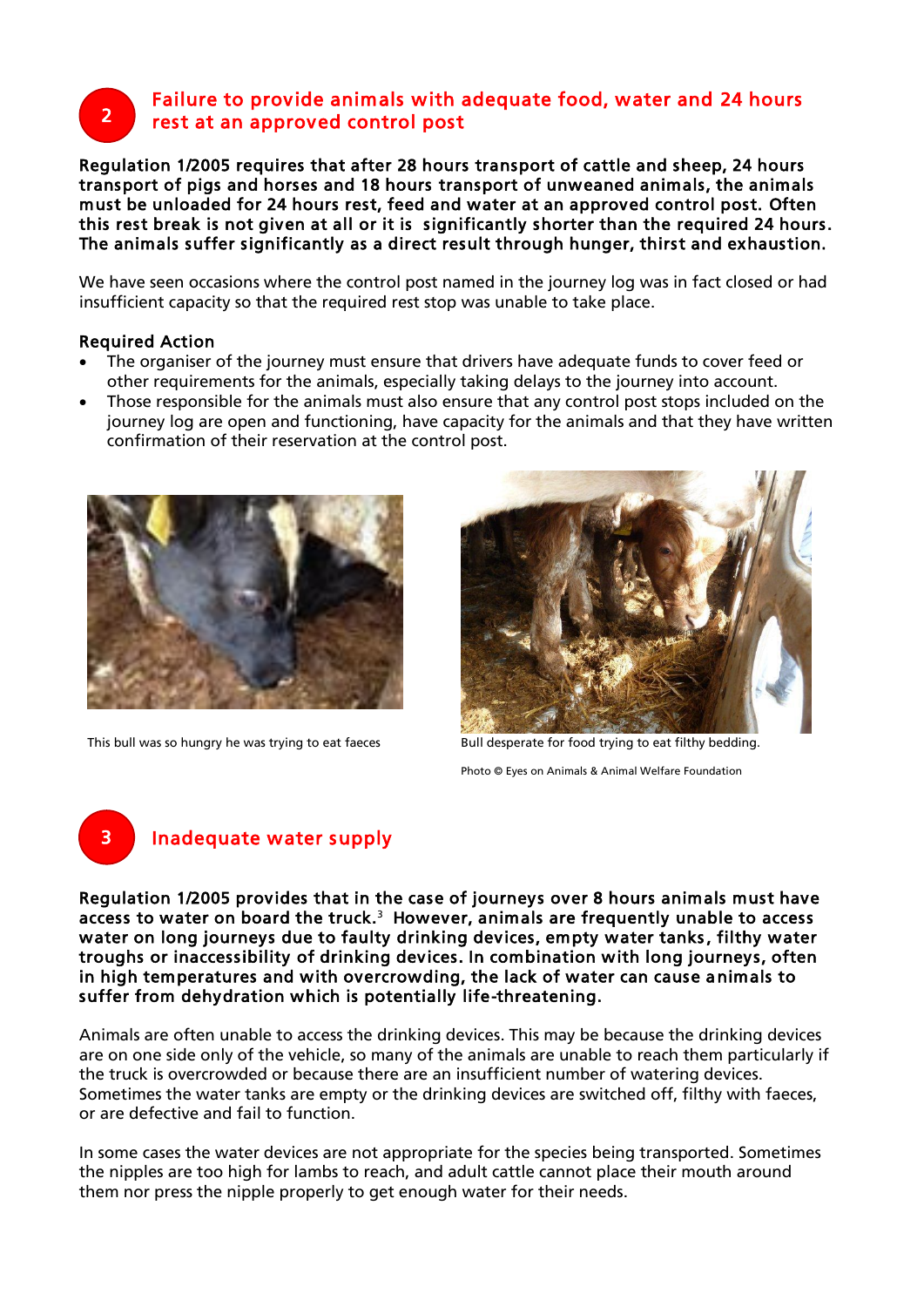### Required Action

- Journeys over 8 hours should have a continuous water supply.
- Before the journey begins, transporters should check that there are a sufficient number of accessible drinking devices that are functioning properly and that the water tank is full.
- The drinking devices should also be designed and positioned in a way that is appropriate to the species and age of the animal. Water troughs must be clean.





Thirsty bull trying to get water.

Photo © Eyes on Animals & Animal Welfare Foundation

Calf suffering with dehydration, having been transported for days without any access to water.

Photo www.AWF-TSB.org © Eyes on Animals

4

## Inadequate Bedding

Bedding material is too often either not provided or not replaced during long journeys. This results in filthy travelling conditions which can cause discomfort and sometimes injury from slipping and trampling. Therefore, bedding should be provided and replaced during longer journeys if it becomes dirty or insufficient in quantity .

Regulation 1/2005 provides that on journeys over 8 hours animals must be provided with appropriate material for bedding to guarantee comfort appropriate to the species, number of animals being transported, journey time and the weather.<sup>4</sup> The bedding must also ensure the adequate absorption of urine and faeces.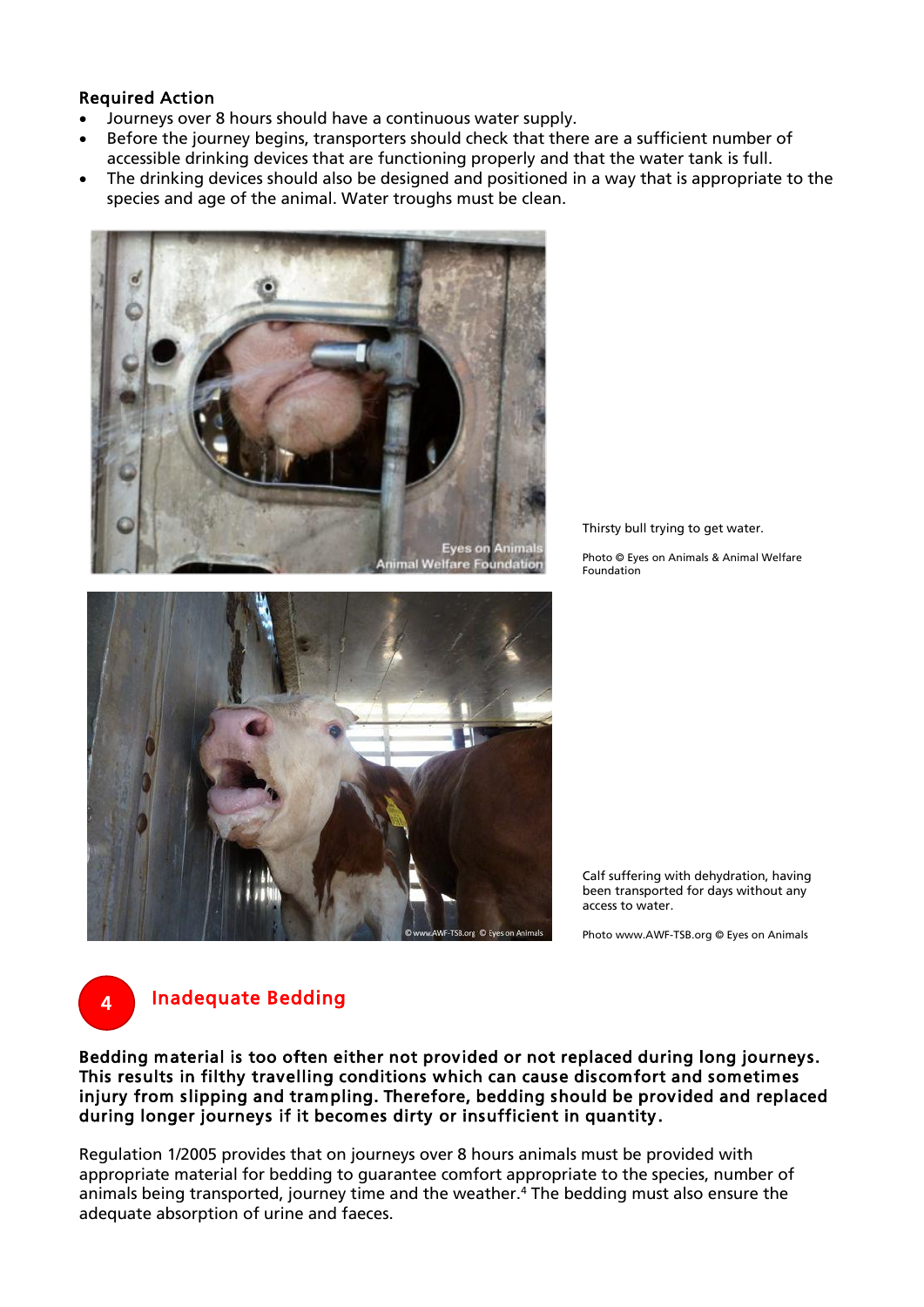

Filthy and inadquate bedding.

Photo © Eyes on Animals & Animal Welfare Foundation

However, it is common for no bedding to be provided, which results in a wet, filthy floor. If bedding is provided, then frequently the bedding is not replaced on longer journeys and so becomes filthy as the journey progresses.

A lack of adequate bedding causes discomfort as the animals are forced to stand on a hard surface for many hours or even days.

The stress of the journey and unsanitary conditions from excess urine and faeces promote the transmission of disease.

Wet floors can cause animals to slip and fall and may result in trampling by other animals.

#### Required action:

- Transporters must ensure that on journeys over 8 hours there is adequate bedding material provided for the number of animals being transported.
- They must also be prepared with materials or funds to replace the bedding on long journeys.



## **Overcrowding**

Overcrowding of animals in transport is very common and can lead to a great deal of suffering. Overcrowding increases the likelihood of trampling, prevents animals from lying down and increases the likelihood of heat stress, injury and mortality. The transporter must comply with the minimum space requirements set out in Chapter VII of Annex I to Regulation 1/2005 and ensure a lower stocking density in high temperatures.

Chapter VII provides that stocking densities may need to "vary depending on the breed, the size, the physical condition and the length of fleece of the animals, as well as on the meteorological conditions and the journey time".

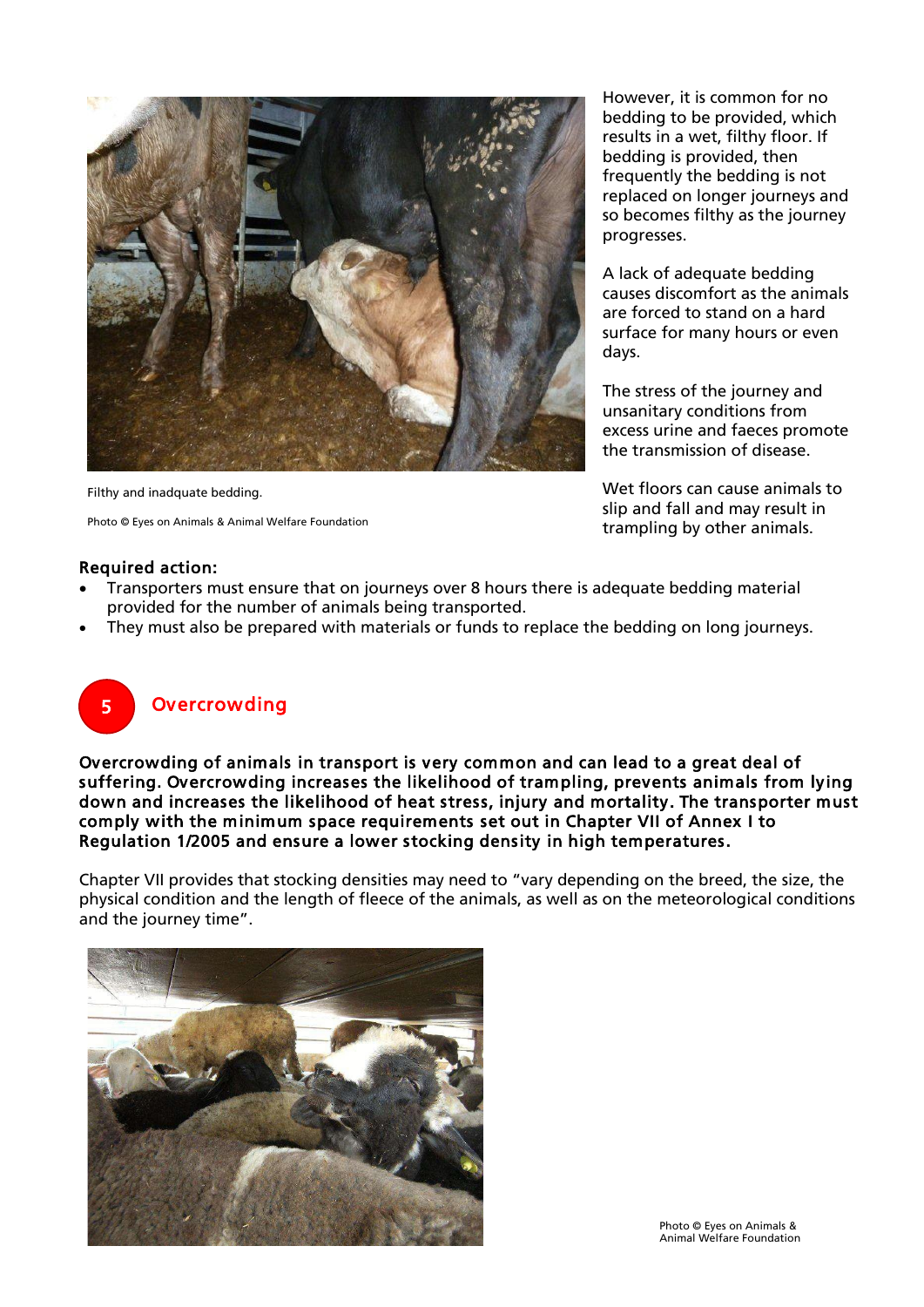

Photo © Animals' Angels

#### Required action

- The space allowances set out in Chapter VII of Annex I to Regulation 1/2005 are minimum requirements. Conditions such as high temperatures may require increasing the space per animal.
- The transporter must also ensure that there is sufficient space for animals to reach watering devices and to be inspected.

Overcrowding is particularly harmful when combined with high summer temperatures, a lack of water and inadequate ventilation. This can lead to extreme exhaustion, heat stress, injuries and in severe cases to mortality.



Animals need sufficient headroom to ensure adequate ventilation and to enable them to stand comfortably in their natural position. Ignoring this requirement causes significant discomfort for the animals as well as impeding air circulation. This is a particular problem in hot weather. Care should be taken to ensure there is adequate space above the animals.

Regulation 1/2005 requires sufficient space to be provided inside the animals' compartment to ensure adequate ventilation when the animals are standing in their natural position without hindering their natural movement.<sup>5</sup>

Many compartments have ceilings that are so low that animals touch them with their heads and/or backs when standing naturally. The lack of headroom is uncomfortable for the animals and can lead to them having to stand in a stooped position, sometimes for several days.





Photos © Eyes on Animals & Animal Welfare Foundation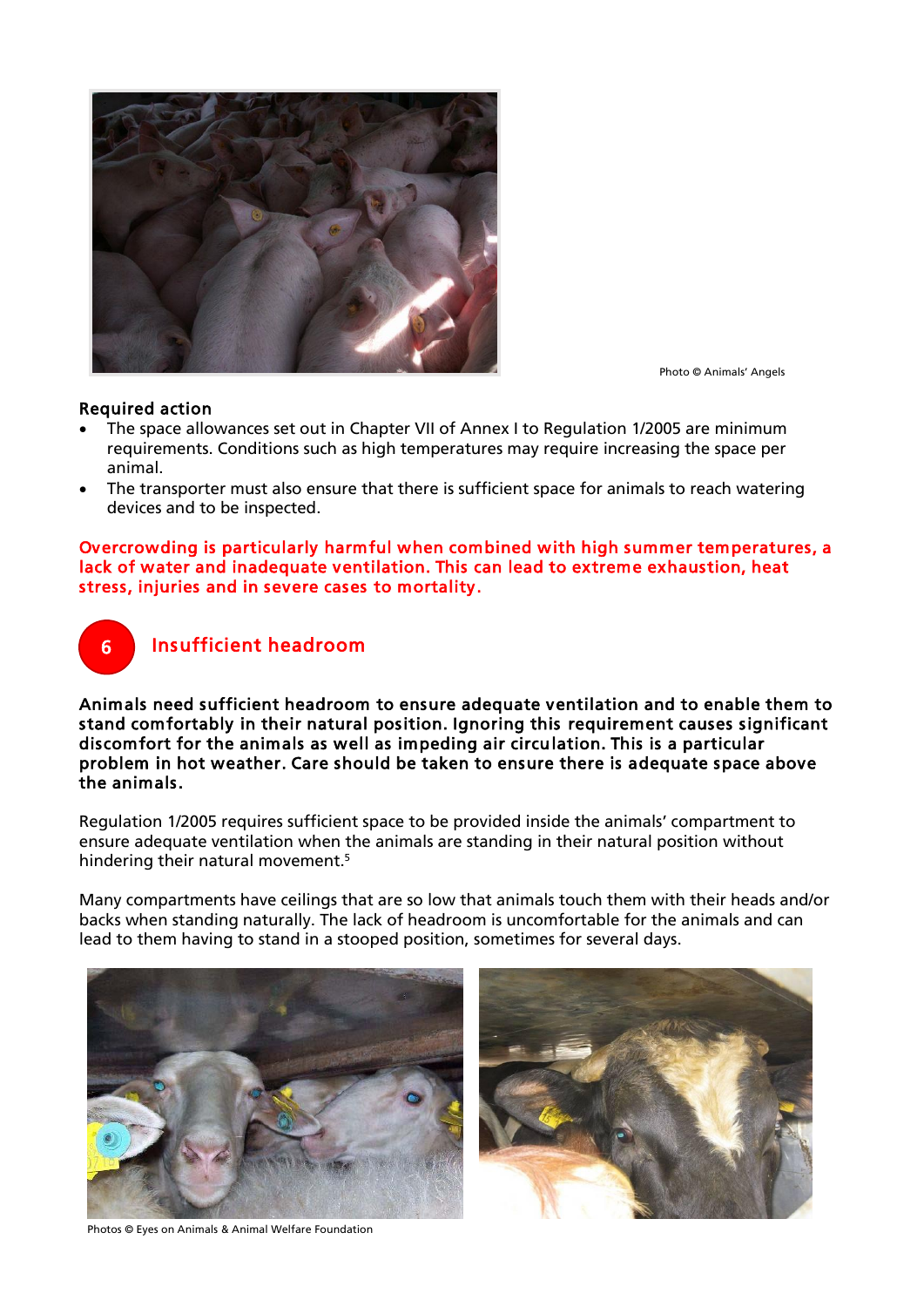The space above the highest point of sheep and pigs should be 15cm for vehicles with a good ventilation system and at least 30cm for vehicles without forced ventilation.<sup>6</sup> The space above the highest point of cattle should be at least 20cm.

The highest point of the animal is the top of the head when it is held up in a comfortable position, and this includes horns for cattle. None of the animals should be able to touch the ceiling with its head. Moreover, loading sheep onto four decks almost always results in insufficient headroom. There should only be three decks for sheep unless they are very young lambs.

### Required action

7

 Transporters must ensure that there is sufficient headroom for animals to stand in a natural position and for there to be adequate ventilation above them.

## High temperature and insufficient ventilation in the vehicle

High temperature can cause heat exhaustion and significant suffering for the animals being transported. Regulation 1/2005 provides that for journeys over 8 hours ventilation systems in the vehicles must be designed to maintain an internal temperature between 5 and 30°C at all times, with a +/- 5°C tolerance depending on the outside temperature.

However, the transport must aim for 30°C or less. In a letter dated 28 June 2016 to Chief Veterinary Officers, the European Commission has said that "In practice, there is no possibility to lower the internal temperatures on vehicles travelling in ambient temperature conditions over 30°C."

### Required action

8

- If the temperature in the vehicle is over 30°C or is likely to be so during the journey, the transport should not take place.
- The 5°C tolerance is only for an unexpected spike in temperature through unexpected weather events.

## Transport of unfit animals

### Animals that are injured, ill or heavily pregnant are unfit to travel. Yet we repeatedly see unfit animals transported and suffering significantly as a result. Transporters must ensure that animals unfit to travel are excluded from transport and are given immediate attention.

However, injured or ill animals are frequently transported. Dairy cows that cannot walk have ropes or chains attached to a leg or their neck and are dragged off the truck and into the abattoir. Tractors are also used to shove the unfit animals on to the truck or across the slaughterhouse yard.

### Required action:

- Care must be taken to ensure that animals that are ill or injured are not transported, and are fed and rested. Moreover, injured animals should be carefully handled so as to not cause pain or suffering.
- Paragraph 4 of Chapter I of Annex I to Regulation 1/2005 provides that when animals fall ill or are injured during transport, they shall be separated from the others and receive first-aid treatment as soon as possible. They must be given appropriate veterinary treatment and if necessary undergo emergency slaughter or killing in a way which does not cause them any unnecessary suffering.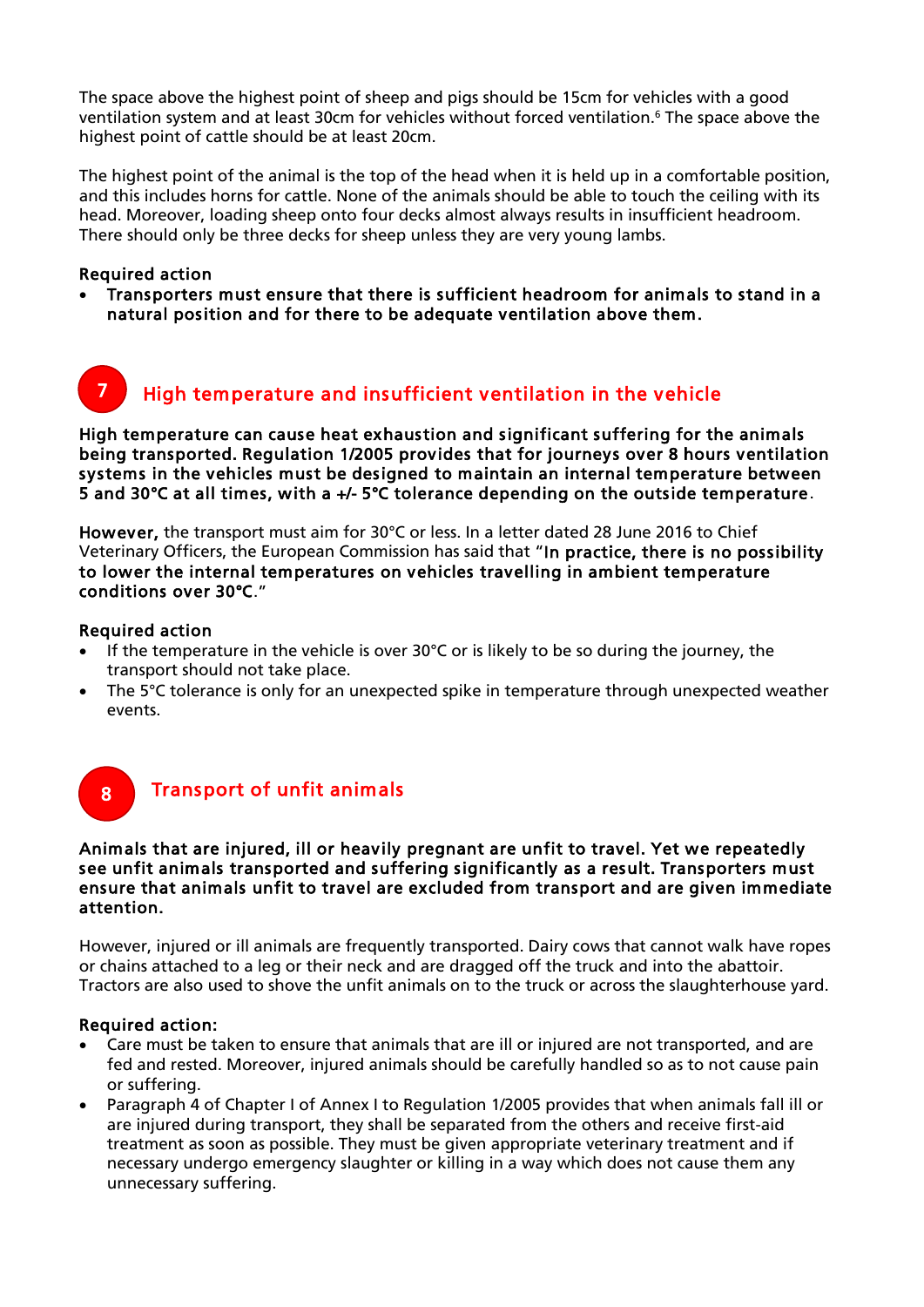

This heavily pregnant cow was exported from Germany to Turkey. She underwent an emergency caesarean at the EU border, the calf died and the cow was then slaughtered without proper equipment. Photo © Eyes on Animals/AWF



This cow could not walk: a tractor was used to shove her across the yard.



## Unweaned calves and lambs

### The transport of unweaned calves and lambs poses particular problems as cold water is an inappropriate liquid for their digestive system. Unweaned animals should be given electrolytes or milk substitutes during rests.

Unweaned calves require more attention that other animals as they should not consume cold water. They instead require electrolytes or milk replacer. However, milk replacer cannot realistically be offered on board the vehicle.

The Commission recommends that:

- calves could be considered as unweaned under the age of two months and lambs under the age of six weeks.<sup>7</sup>
- Before or during the transport, the competent authority should systematically investigate which arrangements have been made to ensure that animals are offered electrolytes or milk substitutes during the resting period.
- Metal nipples or troughs alone should not be considered as being adapted for drinking by unweaned animals.
- The transport of unweaned animals over long journeys should not be authorised if the outside temperature during the journey is likely to be less than 0°C.

### Required action

- Calves should be unloaded at a control post and given warm electrolytes or milk replacer during a rest period of at least one hour after 9 hours of transport. They should also be given warm electrolytes or milk replacer during the 24 hour rest period at an approved control post that is required after 18 hours transport.
- Alternatively, unweaned calves and lambs should not be transported for longer than 8 hours.



## Inadequate partitions in the vehicle

Partitions are necessary to stop animals from being thrown around in a moving vehicle. However, partitions are frequently not provided, or if provided often have large gaps which can trap animals' limbs and cause significant pain and injuries. Partitions should be provided and properly positioned so as to not cause injuries.